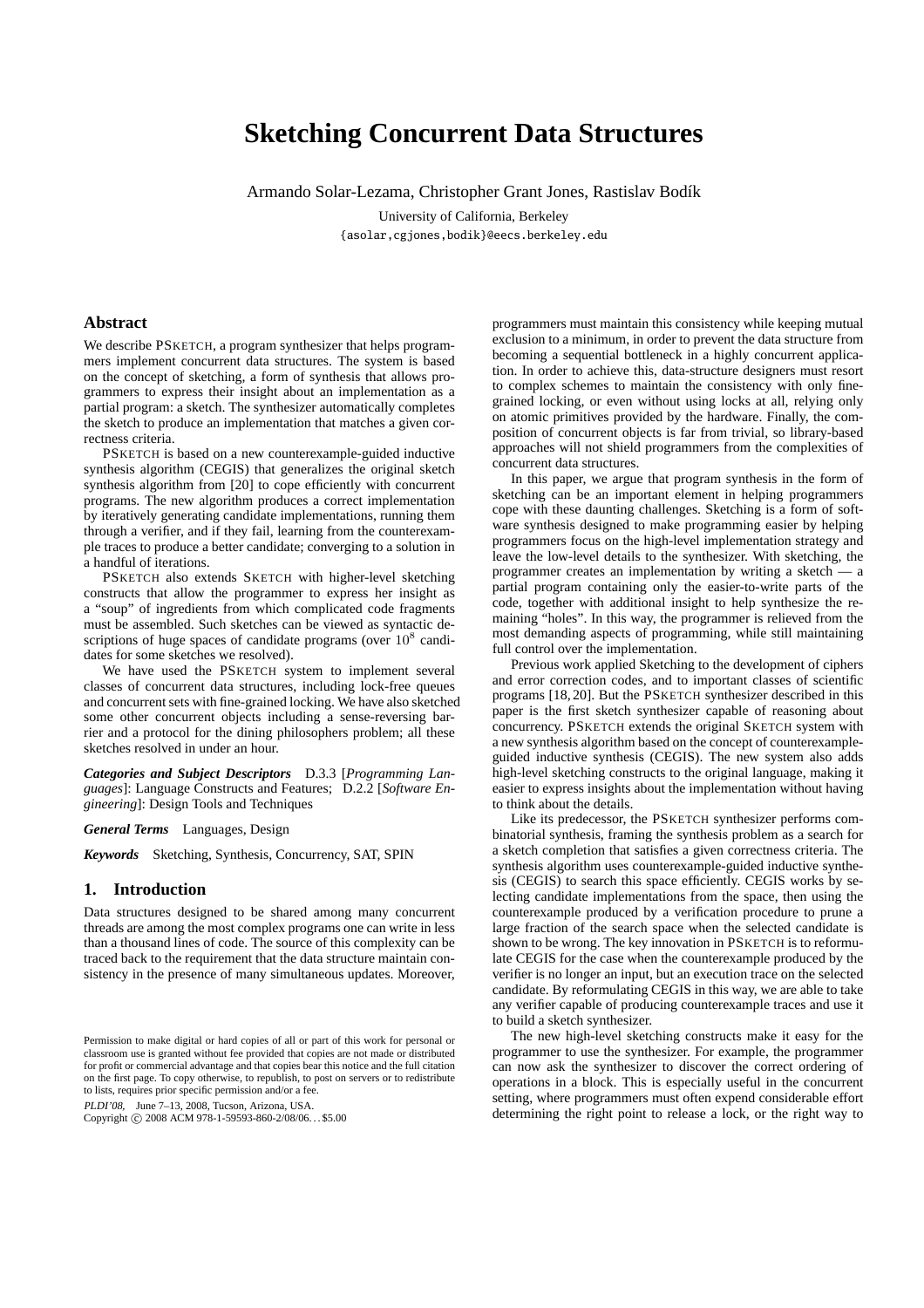order a sequence of updates to shared data. The new constructs also make it simple to constrain the set of pointer expressions that the synthesizer can use to complete a pointer-valued hole. This makes it very easy for programmers to provide partial insights about complex pointer-manipulations.

We have used the PSKETCH system to implement several classes of concurrent data structures, including lock-free queues and concurrent sets with fine-grained and optimistic locking . We have also sketched some interesting concurrent objects including a sense-reversing barrier and a protocol for the dining philosophers problem. The synthesizer is able to quickly search through enormous spaces of candidate programs; in one of our benchmarks, for example, the synthesizer was able to find a correct implementation for a lock-free queue from a space of more than  $10^8$  candidate implementations in about 50 minutes.

In summary, the key contributions of the paper are.

- 1. A generalization of the CEGIS approach to synthesize concurrent programs.
- 2. A set of language extensions and high-level constructs to support sketching of concurrent data structures.
- 3. An experimental evaluation of sketching for concurrent data structures.

Section 2 is a tutorial on sketching for concurrent data structures. Section 3 provides a brief introduction to the sequential SKETCH language, and Section 4 introduces the extended PS-KETCH language. Section 5 describes the CEGIS algorithm for sequential programs, and Section 6 shows how we generalized it to handle concurrent programs. Section 7 demonstrates how the new sketching constructs are implemented on top of the base language, and Section 8 contains our empirical evaluation of PSKETCH.

## **2. Sketching with Concurrency**

In this section we introduce sketching of concurrent data structures from the programmer's point of view. We show how—with only a few constructs for sketching concurrent operations—the PSKETCH language allows the programmer to express enough of the structure to synthesize a correct and efficient implementation, all the while having only a partial knowledge about how the final program will work. We will walk through the development using a problem assigned two years ago in a undergraduate exam on operating systems.

We start by quoting the exam problem. Deceitfully simple, the problem was successfully answered by less than 30% of the students, even with additional hints (which we omitted).

**Lock-Free Queue.** An object such as a queue is considered "lock-free" if multiple processes can operate on this object simultaneously without requiring the use of locks, busy-waiting, or sleeping. We will construct a lock-free FIFO queue using an atomic "swap" operation. This queue needs both an Enqueue and a Dequeue method.

Instead of the traditional Head and Tail pointers, we will have PrevHead and Tail pointers. PrevHead will point at the last object returned from the queue, so PrevHead.next will point to the head of the queue. Here are the basic class definitions, under the assumption that only one thread accesses the queue at a time.

```
// Holding cell for an entry
class QueueEntry {
  QueueEntry next = null;
  Object stored;
  int taken = 0;
  QueueEntry(Object newobject) { stored = newobject; }
}
```

```
// The actual Queue (not yet lock-free!)
class Queue {
  QueueEntry prevHead = new QueueEntry(null);
  0ueueEntry tail = prevHead;
  void Enqueue(Object newobject) {
    QueueEntry newEntry = new QueueEntry(newobject);
    tail.next = newEntry;
    tail = newEntry;
  }
  Object Dequeue() {
    QueueEntry nextEntry = prevHead.next;
    while (nextEntry != null && nextEntry.taken == 1)
      nextEntry = nextEntry.next;
    if (nextEntry == null)
      return null;
    else {
      nextEntry.taken = 1;
      prevHead = nextEntry;
      return nextEntry.stored;
} } }
```
Suppose that we have an atomic swap instruction that takes a local variable (register) and a memory location and swaps their contents. In a relaxed dialect of Java that allows pointers, it can be described as follows.

```
Object AtomicSwap(variable addr, Object newValue) {
  Object result = *addr; // Get old value (object) *addr = newValue: // Store new object
                              // Store new object
  return result; // Return old contents
}
```
**Problem (a).** Using the AtomicSwap() operation, rewrite code for Enqueue() such that it will work for any number of simultaneous Enqueue and Dequeue operations. You should never need to busy wait. Do not use locking (*e.g.*, test-and-set lock). Although tricky, it can be done in a few lines.

**Problem (b).** Rewrite code for Dequeue() such that it will work for any number of simultaneous threads working at once. Again, do not use locking. You should never need to busy-wait.  $\square$ 

This problem gives away more about the final solution than sketching typically requires, yet it is interesting enough to illustrate how sketching is helpful. The following development reflects the actual sketching process by a co-author who had not previously seen the solution to this problem.

Let us first consider how the programmer might sketch the concurrent Enqueue operation. First, the programmer speculates that, in addition to the initialization of a new entry, the method will consist of one or more of following statements:

```
assignment ::= location = value
     swap ::= tmp = AtomicSwap(location, value)
```
The next step is to come up with locations and values that the concurrent Enqueue may need to reference. The programmer guesses that these sets are sufficient overestimates:

```
location ::= {tail, tail.next, newEntry.next, tmp.next}
  value ::= location ∪ {tmp, newEntry, null}
```
Next, the programmer realizes an important implication of the AtomicSwap semantics. Unlike CAS, whose typical use is to update the data structure only when a race condition has not occurred, AtomicSwap modifies the location unconditionally. Therefore, if the swap fails, some corrective action may be necessary.

The programmer of course does not know what it means for the swap to fail, or whether it can fail at all, because he does not know the solution. He can, however, state his observation by adding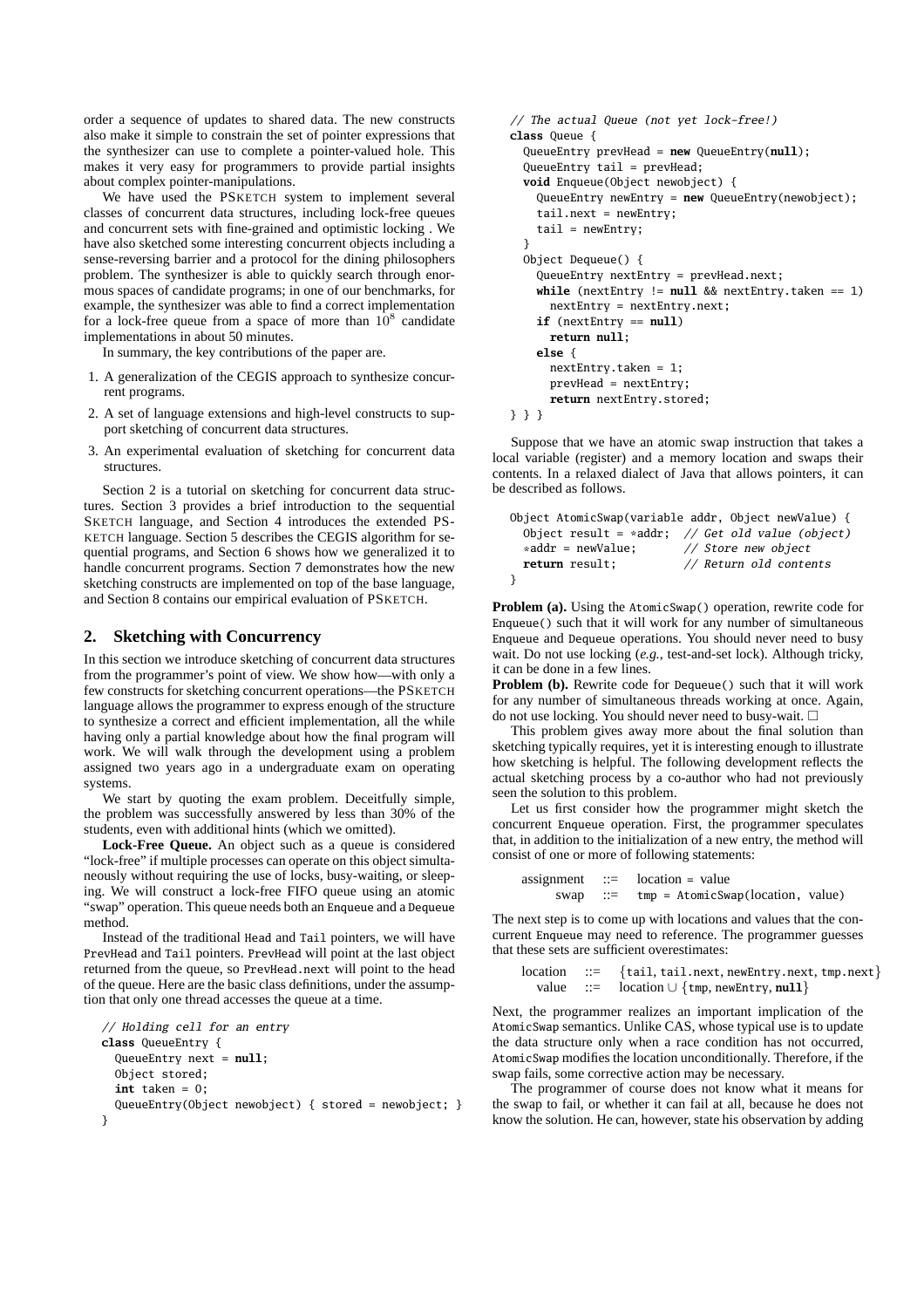```
#define aLocation {| tail(.next)? | (tmp|newEntry).next |}
#define aValue {| (tail|tmp|newEntry)(.next)? | null |}
#define anExpr(x,y) {| x==y | x!=y | false |}
void Enqueue(Object newobject) {
 QueueEntry tmp = null;
 QueueEntry newEntry = new QueueEntry(newobject);
 reorder {
   aLocation = aValue;
    tmp = AtomicSwap(aLocation, aValue);
   if (anExpr(tmp, aValue)) aLocation = aValue;
 }
}
```
Figure 1. A sketch for the concurrent Enqueue.

a fixup statement to the set of statements that may comprise the concurrent Enqueue.

```
fixup \therefore if (expr (tmp, value)) assignment
\exp(x,y) ::= x == y | x != y
```
At this point, the programmer believes to have listed a superset of the statements that the concurrent Enqueue might need. He does not know how to assemble these statements into a working method, but he can already express an *informal sketch* of the desired Enqueue method:

The concurrent Enqueue method will execute—in *some sequential order*—(i) an assignment, (ii) a swap, and (iii) an optional fixup statement.

This is the extent of the reasoning that needs to be carried out about the concurrent Enqueue, and the resulting informal sketch is all that the synthesizer needs to know to perform the synthesis. We are now ready to write the sketch in the PSKETCH language. The sketched Enqueue is shown in Figure 1. Since it closely corresponds to the informal sketch, little explanation is in order. First, note that macro definitions behave as in C. Second, the PSKETCH expression  $\{ |e_1|e_2| \dots | \}$  asks the synthesizer to select one of the  $e_i$  expressions, which can be given as regular expressions. Third, the **reorder** construct specifies that the statements in its body can appear in any order in the final implementation. Finally, note that the programmer included among the choices for anExpr the **false** expression; this makes the fixup statement optional.

The value of the sketch for the programmer is highlighted by the fact that the sketched Enqueue represents 1,975,680 unique candidate programs. Since the synthesizer will select a correct one from among them, the programmer can now think in terms of coming up with a set of ingredients rather than how to orchestrate them. It remains to specify the correctness condition, so that the synthesizer can select a correct candidate. We discuss how this is done in Section 4, but here it suffices to say that the programmerspecified conditions require that the concurrent Enqueue obeys the same structural properties as the sequential counterpart that was given in the problem statement, and is sequentially consistent.

The resolution of the sketch in Figure 1 by the synthesizer produces the concurrent Enqueue method in Figure 2. The fixup statement was optimized away because it was unnecessary (the synthesizer replaced anExp with **false**).

The sketch for the concurrent Dequeue is shown in Figure 3. In this operation, the programmer easily realized that the main trick is to test the taken field with atomicSwap, so this aspect was not sketched. The tricky part was to come up with correct code that can advance the prevHead pointer as far as possible, for improved

```
void Enqueue(Object newobject) {
  QueueEntry tmp = null;
  QueueEntry newEntry = new QueueEntry(newobject);
  tmp = AtomicSwap(tail, newEntry);
  tmp.next = newEntry;
```


**Figure 2.** The sketch from Figure 1, resolved.

```
Object Dequeue() {
  QueueEntry nextEntry = prevHead.next;
  while (nextEntry!=null &&
         AtomicSwap(nextEntry.taken,1)==1)
     nextEntry = nextEntry.next;
  if (nextEntry == null)
    return null;
  else {
     QueueEntry p = {| prevHead | nextEntry |};
     while (p != NULL && {| p(.next)?.taken |} ) {
       prevHead = p;
       p = p.next;}
     return nextEntry.stored;
} } }
```
Figure 3. A sketch for the concurrent Dequeue.

```
Object Dequeue() {
  QueueEntry nextEntry = prevHead.next;
  while (nextEntry!=null &&
         atomicSwap(nextEntry.taken, 1)==1)
     nextEntry = nextEntry.next;
  if (nextEntry == null)
     return null;
  else {
     QueueEntry p = prevHead;
     while (p != NULL && p.taken) {
       prevHead = p;
       p = p.next}
     return nextEntry.stored;
} } }
```
**Figure 4.** The sketch from Figure 3, resolved.

performance. This loop was sketched. In it, there is a choice of where to start the iteration (there were only two plausible choices) and a choice where to end the loop (again, only two choices). The sketch for Dequeue in Figure 3 represents only 4 programs, but together with the Enqueue sketch, the programmer has encoded over five million candidate implementations. Section 8 describes a sketch for Dequeue that corresponds to more candidates; that sketch seeks to synthesize a program that updates the prevHead pointer during the first loop. Such a Dequeue has incomparable performance with that in Figure 4 (depending on the workload, one or the other may be preferred). These two sketches give hope that sketches may be used to quickly develop alternative algorithms.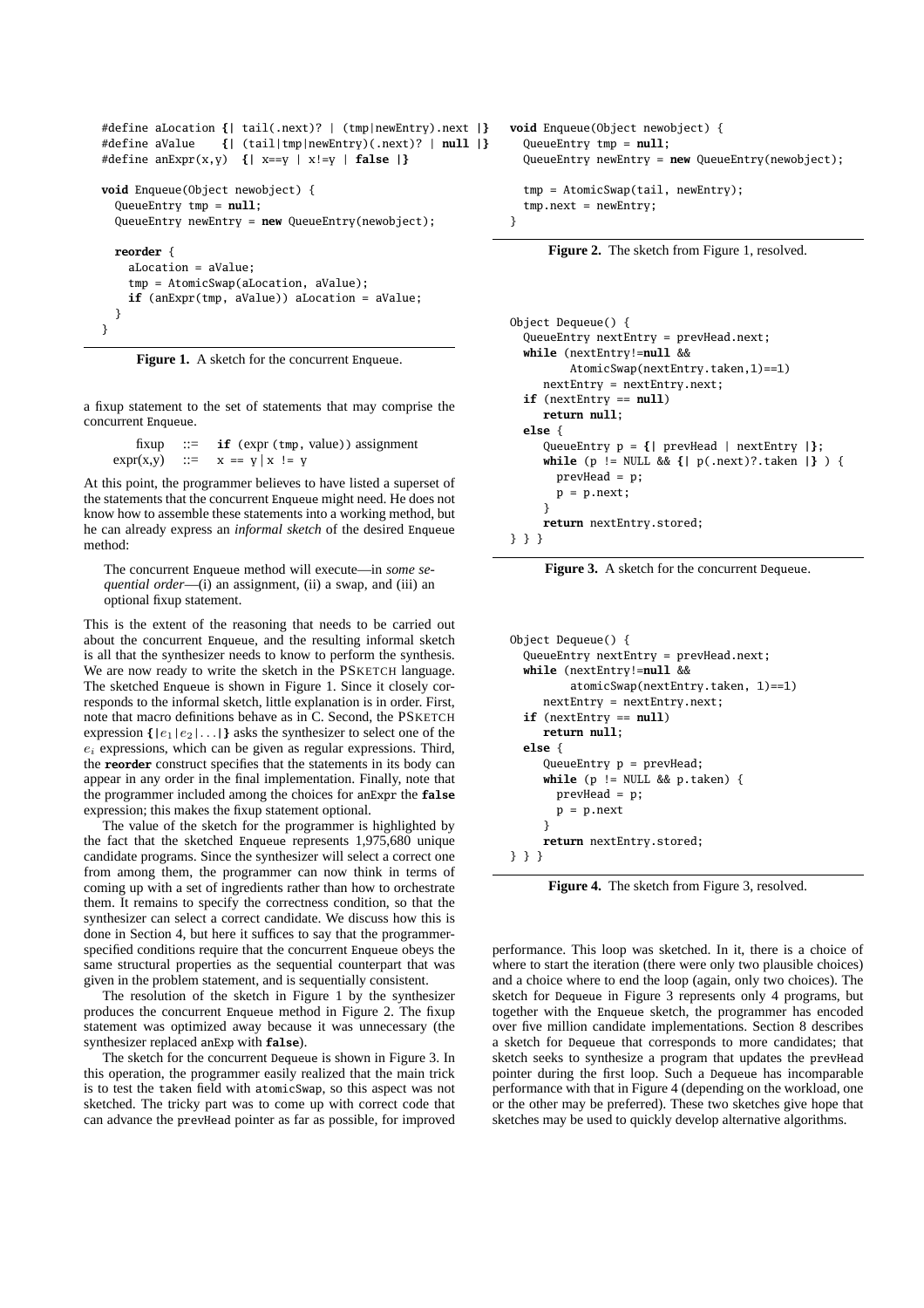# **3. The SKETCH Language**

To give necessary background for the sections that follow, we summarize here the SKETCH language introduced in [21]. This language supports sketching-based synthesis by extending a simple imperative language with a single synthesis operator on top of which higher-level and domain-specific synthesis constructs can be added as mere syntactic sugar.

With the SKETCH language, the programmer first writes a clean, behavioral specification for an algorithm, and then he sketches an outline of an efficient implementation. We have observed that this outline, called a sketch, captures the programmer's insight about the implementation while allowing the programmer to leave tedious details unspecified.

Let us illustrate programming with SKETCH using a small program submitted to a SKETCH programming contest that we organized in the past year. The contestant used SKETCH to implement a problem that he had previously solved by hand; this manual process took half a day. As we will see shortly, sketching the same implementation is much easier.

The problem at hand is to compute a  $4 \times 4$  matrix transpose. The specification is given in the function trans. (Note that trans is an executable specification, not a declarative one, and so one can debug it easily with standard debugging techniques.)

```
int[16] trans(int[16] M) {
 int[16] T = 0;
 for (int i = 0; i < 4; i++)for (int j = 0; j < 4; j++)T[4 * i + j] = M[4 * j + i];return T;
}
```
While optimizing the transpose, the student realized that it might be possible to parallelize the transpose with a SIMD instruction called shufps. This instruction accepts two 4-word arrays and semi-permutes each into a 2-word array; the semi-permutations are given by a third argument. The following SKETCH function emulates the semantics of shufps in the SKETCH language.The indexing notation a[b::c] translates to a sub-array of c cells of array a starting at index b.

```
int[4] shufps(int[4] x1, int[4] x2, bit[8] b) {
 int[4] s;
 s[0] = x1[(int) b[0::2]]; s[1] = x1[(int) b[2::2]];
 s[2] = x2[(int) b[4::2]]; s[3] = x2[(int) b[6::2]];
 return s;
}
```
The student's insight was that a shufps-based transpose had to proceed in two stages: The input matrix had to be permuted into an intermediate matrix, which would then be permuted into the resulting (transposed) matrix. It was not immediately obvious, however, how exactly the two stages were to proceed.

The sketch trans\_sse shown below expresses the student's insight. First, we need to introduce the sketch constructs in the language. The **implements** directive in the function header tells the synthesizer to resolve the sketch trans\_sse such that it is behaviorally equivalent to trans, *i.e.*, the two must compute the same function. The **??** operators, called the *primitive hole*, will be replaced by the synthesizer with suitable constants to satisfy the behavioral equivalence. Finally, the repeat $(n)$  s construct is a synthesis-time macro that n times replicates s. The replication creates fresh holes, each of may be replaced with a different constant.

```
int[16] trans_sse(int[16] M) implements trans {
 int[16] S = 0, T = 0;
 repeat (??) S[??::4] = shufps(M[??::4], M[??::4], ??);
```
repeat (**??**) T[**??**::4] = shufps(S[**??**::4], S[**??**::4], **??**); **return** T;

The sketch concisely expresses the insight. Notice that the programmer fixed the two permutation stages but he left unspecified (1) the number of shufps instructions necessary for the task, (2) the ranges of matrix cells to be permuted, and (3) the bit vectors directing the permutations. The above sketch resolves in 33 minutes on a 1.G GHz Core 2 laptop. The synthesized trans\_sse is shown below. (The binary strings are initializers for the bit-arrays, and are read left-to-right):

}

```
S[4::4] = shufps(M[6::4], M[2::4], "11001000");<br>S[0::4] = shufps(M[11::4], M[6::4], "10010110");
S[0::4] = shufps(M[11::4], M[6::4],
S[12::4] =shufps(M[0::4], M[2::4], "10001101");
S[8::4] =shufps(M[8::4], M[12::4], "11010111");
T[4::4] =shufps(S[11::4], S[1::4], "10111100");
T[12::4] = shufps(S[3::4], S[8::4], "11000011");
T[8::4] = shufps(S[4::4], S[9::4], "11100010");
T[0::4] = shufps(S[12::4], S[0::4], "10110100");
```
# **4. The Concurrent PSketch Language**

The PSKETCH language extends the SKETCH language introduced in [20] in two important directions. First, it provides higher level sketching constructs with which programmers can more easily express their insights. Second, it introduces threads and synchronization primitives.

Concurrency introduces nondeterminism, which precludes the SKETCH approach of specifying a sketch's behavior by a reference implementation to which a resolved sketch must be functionally equivalent. At the end of this section, we describe how correct behavior is specified in PSKETCH.

#### **4.1 High-level sketching constructs**

The sequential SKETCH language extends its imperative base with a single synthesis construct: the primitive "hole" expression, **??**, which the synthesizer replaces with a constant that makes the sketch satisfy its specification. Prior work found the primitive hole sufficient for synthesizing expressions (r-values), such as loop bounds and index expressions in matrix manipulations. [20]

When sketching concurrent data structures, we found a need to synthesize (1) left-hand-side expressions (l-values) and (2) control flow, such as the order in which statements execute. To facilitate sketching of these constructs, PSKETCH introduces two features (i) regular-expression expression generators, (ii) a **reorder** block. As we will show in section Section 7, these constructs can be implemented as syntactic sugar on top of the basic **??** expression.

**Regular-expression expression generators**. Regular-expression generators (hereafter RE-generators) allow the programmer to sketch both r-value and l-value expressions from a restricted regular grammar.

The RE-generator construct has the form  $\{ |e| \}$ , where e is a regular expression literal. The semantics of the construct is that the synthesizer substitutes the syntactic occurrence of the construct with a string from  $L(e)$  such that the substitution makes the sketch satisfy its specification. RE-generator are not simply expanded as a macro, however; for programmability, we require that each component regular expression e be well typed.

RE-generators are typically used to enumerate symbolic memory locations or values that the synthesized code can reference. For example, the following PSKETCH fragment shows how we sketched the use of a *compare-and-swap (CAS)* instruction in a doubly-linked data structure.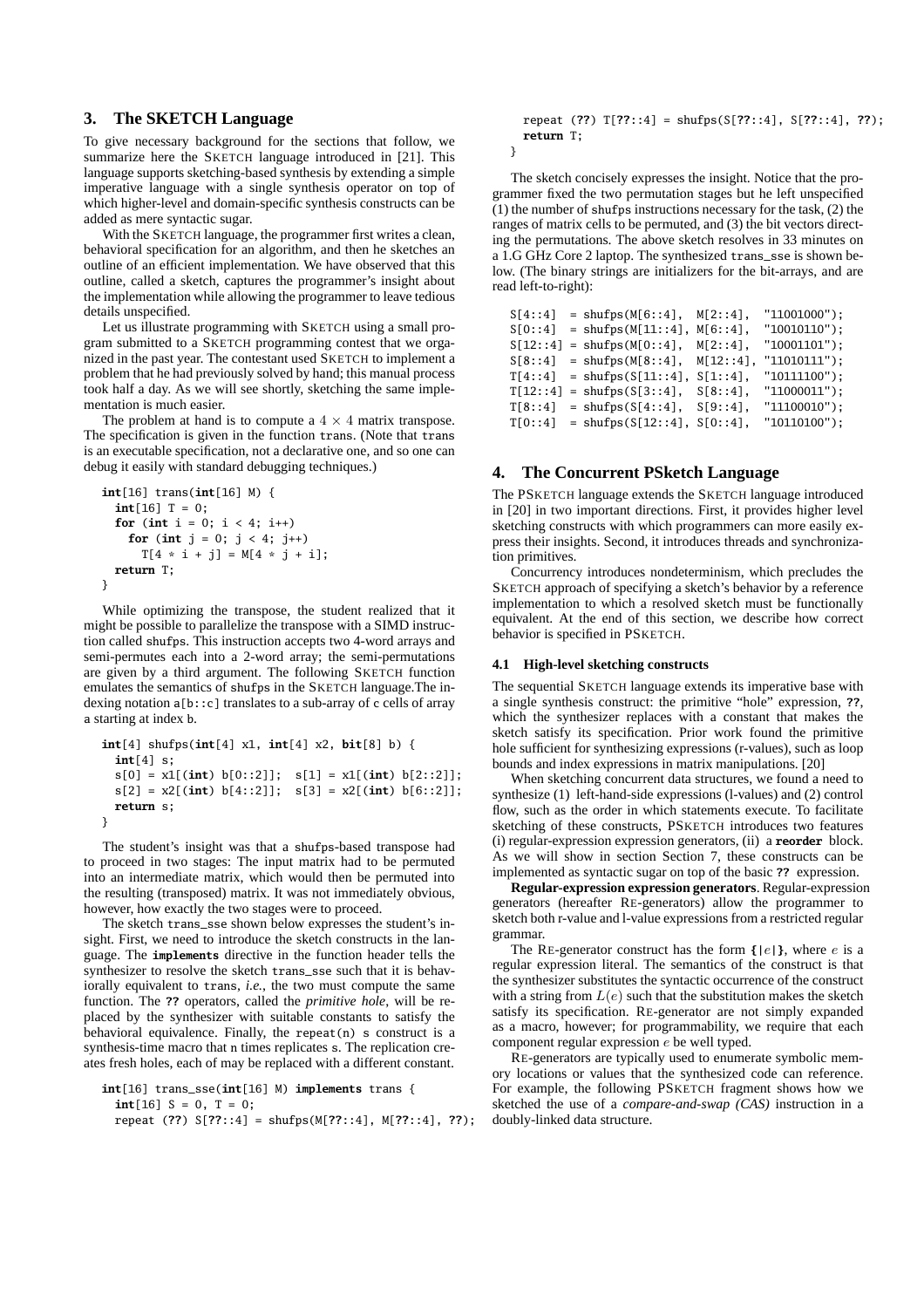```
#define NODE {| (tprev|cur|prev)(.next)? |}
#define COMP {| (!)? ((null|cur|prev)(.next)? ==
                       (null|cur|prev)(.next)?) |}
while(cur.key < key){
  Node tprev = prev;
  reorder {
    if (COMP) { lock (NODE); }
   if (COMP) { unlock (NODE); }
    prev = cur;
    cur = cur.next:
  }
}
```
**Figure 5.** A sketch of hand-over-hand locking.

```
while(cur.key < key){
   if (prev != null)
     unlock (prev);
   lock (cur.next);
   prev = cur;
   cur = cur.next;
```
}

**Figure 6.** The sketch from Figure 5, resolved.

```
CAS({| head(.next|.prev)? |},
   {| newNode(.next|.prev)? |},
```

```
{| newNode(.next|.prev)? |})
```
The first CAS argument selects the location to be modified, and the second and third arguments give the old and new values, respectively. When writing the sketch, the programmer suspected (or insisted) that a CAS had to be used in the synthesized code, but he did not know which location had to be updated, and with what values. With the sketch below, he effectively specified all 27 CAS fragments that made sense in the context of the list addition operation (accessing other locations does not make sense in this operation).

RE-generators support only two regular expression operators:  $e_1$ |e<sub>2</sub> and optional expressions e?.

At first sight, the exclusion of Kleene closure might seem arbitrary, but keep in mind that RE-generators are used to generate bounded program text. In real code, it is unusual to find chains of pointer dereferences of the form **{|**p(.next)\***|}** with more than two or three levels of dereferencing, so adding Kleene closure would increase the search space without any significant programmability benefit.

**Reorder block**. Concurrent data structures often depend on careful statement ordering to satisfy desired invariants. For this reason, we extended PSKETCH with a **reorder** construct that leaves the synthesizer in charge of determining the correct order for the statements in a block of code. The synthesizer considers all possible orders of these statements and selects one that, together with other choices made by the synthesizer, turns the sketch into a program that meets the specification.

In Section 2, we showed a sketch that used **reorder** to let the synthesizer decide where in a block of code to use an atomic swap. In many other sketches, we have similarly used the **reorder** block to describe a "soup" of operations which, when ordered in the right sequence, can produce a correct program.

Another use of **reorder** is to control mutual exclusion. For example, one of our benchmarks implements a hand-over-hand locking scheme for adding and removing elements from a concurrent set represented as a sorted linked list (see Section 8). As the algorithm

```
struct Lock {
   int owner = -1:
}
lock(Lock lk) {
  atomic(lk. owner == -1){
     lk.owner = pid;
  }
}
                             unlock(Lock lk) {
                               assert lk.owner == pid;
                               lk. owner = -1;}
```
Figure 7. Locks implemented with conditional atomics.

scans the list, it must acquire and release some locks to maintain a sliding window of locks around the pointers it is holding. This scheme is tricky to get right, but we can use the **reorder** block to give the synthesizer the freedom to discover the correct strategy for acquiring and releasing the locks. The sketch is shown in Figure 5, and the synthesized code is shown in Figure 6. Note how the synthesizer used the freedom to reorder statements to discover the correct strategy for acquiring and releasing the locks.<sup>1</sup>

## **4.2 Concurrency Primitives**

The key novelty in PSKETCH is the support for synthesizing concurrent programs. To write these concurrent sketches, we included three concurrency constructs in the PSKETCH language. While these three constructs are standard, supporting them required rethinking our synthesis algorithm, which we discuss in Section 6.

**Threads.** Threads are created with the construct

**fork** (int i, N) *b* which spawns N threads and blocks until all  $N$  threads terminate. Each thread executes the statement  $b$ . The index variable i contains a unique id for each thread, from 0 to  $N - 1$ . All variables declared inside b are thread-local. All other variables, together with the heap, are shared.

Our current system only supports programs with a single **fork** statement, optionally preceded by a sequential prologue and followed by a sequential epilogue. However, this limitation is not inherent to the method; it is only a matter of engineering to extend the system to support multiple, nested **fork** statements.

**Atomic Sections.** An atomic section is a block of code that is guaranteed to execute without interference from other threads. Atomic sections can be used to model the atomic primitives, such as compare-and-swap or read-and-increment, available on a particular architecture.

**Synchronization.** PSKETCH translates all synchronization primitives into conditional atomic sections [13]. A conditional atomic is an atomic section that blocks until its condition holds. For example, lock and unlock primitives can be implemented in terms of conditional atomics as shown in Figure 7.

It is worth noting that PSKETCH does not support spin-locks, so they must be modeled with conditional atomics. We discuss this limitation in more general terms in Section 6.

## **4.3 Specifications in PSKETCH**

In SKETCH, a sketch is synthesized into a program that complies with a separately provided behavioral specification, which is bound to the sketch with the **implements** keyword. The synthesizer either outputs a program is functionally equivalent to the specification (in terms of observable outputs) or reports that the sketch cannot be resolved (*i.e.*, cannot be completed to behave like the specification).

<sup>1</sup> PSKETCH does not necessarily resolve **reorder** so that it minimizes mutual exclussion. If optimality is desired, we believe the best way to achieve it is to synthesize many correct candidates and select the best one by measuring the performance of each, as is done in autotuning [6]. Still, the programmer can use assert statements to constrain solutions to only those with mutexes that are, *e.g.*, separated by at most two statements.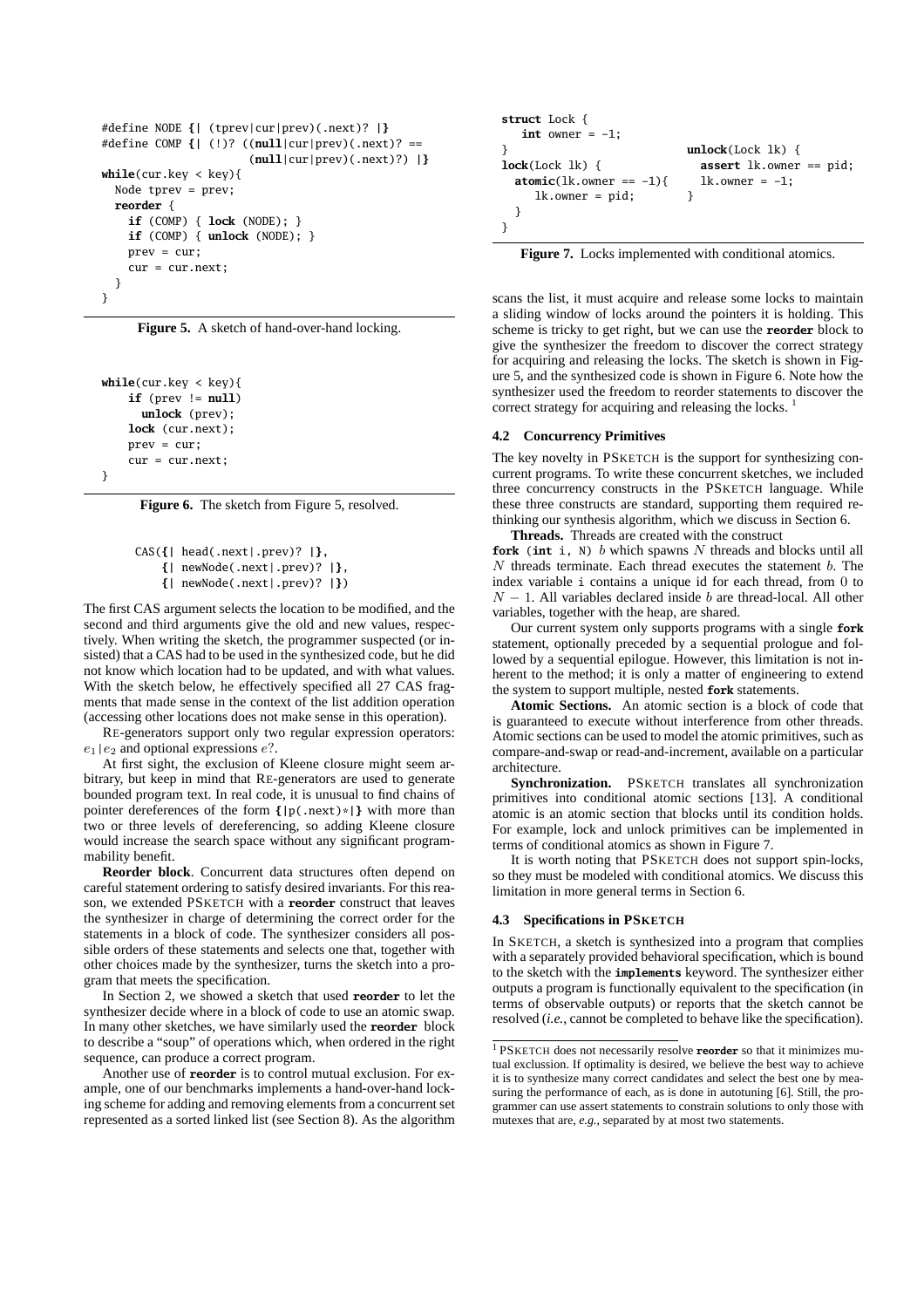This mode of specification is still supported in PSKETCH, but it is useful only for those parallel sketches for which one expects deterministic behavior. The final state of concurrent data structures typically depends on the nondeterministic interleaving of operations in concurrent threads, so a specification defined by input/output equivalence is less useful.

PSKETCH allows the programmer to specify desired correctness conditions using **assert** statements. The semantics of PSKETCH is that the synthesized program must (1) behave like the specification bound with the **implements** clause; and (2) be free of assertion failures on all inputs and all thread interleavings. These assertions also include implicit ones added by the synthesizer to guarantee memory safety and freedom from deadlock. The programmer-specified correctness criteria are typically checked in the epilogue; Section 8 describes how we used assertions to define correctness for some of the benchmarks we evaluated.

## **5. Synthesis for Sequential Sketches**

The SKETCH synthesizer solved sequential sketches using a counterexample-guided synthesis algorithm. The algorithm was introduced in [20], where it was presented as a solver for the problem of 2-quantifier Quantified Boolean Satisfiability specialized for synthesis of sketches. We have recently found a deep connection between the original algorithm and inductive program synthesis [4]. This section describes the original algorithm from this more general perspective as counterexample-guided inductive synthesis (CEGIS), and highlights the connection to program verification. The algorithm is described on a reduced subset of the language that is limited to basic control flow and integer holes. Section 6 extends this algorithm to handle concurrent sketches that use conditional atomic sections as the only synchronization primitive. Section 7 describes how the remaining language features are implemented in terms of these basic constructs.

## **5.1 The Counterexample-Driven Inductive Synthesis**

A sketch with only integer holes can be understood as a parametrized program Sk[c], where c is a *control* vector containing the values for all the integer holes in the program. For a given input  $x$ , we can represent the correctness requirements for candidate  $Sk[c]$ as a predicate  $P(x, c)$  on x and c. Thus, the sequential sketch synthesis problem reduces to finding a control vector satisfying the following equation.

$$
\exists \mathbf{c}.\forall x. P(x, \mathbf{c}) \tag{5.1}
$$

The two-quantifier alternation makes this problem very difficult, but the CEGIS algorithm solves it by using the principle of inductive synthesis.

The problem of inductive synthesis is to generate a candidate implementation that is consistent with a set of observations about the behavior of the program on a given set of inputs. For sequential sketch synthesis, our observations consist of a set of inputs  $E$ , together with the observation that the candidate  $Sk[\mathbf{c}]$  must satisfy the correctness criteria on these inputs. Therefore, we can frame the inductive synthesis problem as follows.

$$
\exists \mathbf{c}.\forall x \in E.P(x, \mathbf{c})\tag{5.2}
$$

Given a boolean representation of the predicate  $P$ , Equation (5.2) can be expanded and supplied to a SAT solver directly since the universal quantification over the small set  $E$  can be expressed as a simple conjunction.

On its own, however, an inductive synthesizer is unable to guarantee the correctness of the candidate solution. The synthesizer can only guarantee that the resulting implementation will match the given observations. As more observations are added, the resulting implementations are expected to converge to a correct implementa-



**Figure 8.** Counterexample driven synthesis algo.

tion, but the inductive synthesizer is unable to detect convergence on its own.

To address this problem, CEGIS couples the inductive synthesizer with a verification procedure. The verifier serves two functions: it rejects incorrect candidates until convergence is reached, and it produces observations to drive the inductive synthesizer. The verifier is very good at producing observations because every time a candidate fails, the counterexample that proves the failure is guaranteed to cover a corner case not covered by any previous observations. The complete algorithm is illustrated in Figure 8. It is worth noting that the CEGIS algorithm places very few requirements on the verification procedure; any verification procedure capable of producing concrete counterexamples can be incorporated into the algorithm.

The power of the CEGIS algorithm was demonstrated empirically in [20]; for example, in one reported experiment, the sketch solver synthesized a sketch of AES by analyzing only 655 inputs from space of  $2^{256}$  possible inputs. This demonstrated both the power of the inductive synthesis approach, and the high quality of the observations produced by the verifier.

The challenge of concurrent synthesis is to extend this algorithm for the case when the observations are no longer just inputs, but traces showing how specific thread interleavings in a candidate solution lead to property violations.

# **6. Synthesis for Concurrent Sketches**

This section develops a concurrency-aware synthesizer to support the concurrency extensions to the SKETCH language. The concurrent synthesizer exploits the benefits of inductive synthesis observed in the sequential setting. In that setting, synthesis from observations allowed us to ignore all but a few counterexample inputs, which turned the 2QBF synthesis problem into a sequence of SAT problems. Here, we show that a correct candidate can be computed by considering only a few counterexample thread interleavings, sidestepping the need to reason about all possible thread interleavings during synthesis. We implemented the algorithm on top of the existing SKETCH infrastructure, using SPIN as our verification engine with very positive results.

The algorithm follows counterexample-guided inductive synthesis:

- The inductive synthesizer evaluates each candidate on a set of observations. Each observation is a fixed thread schedule. As a result, the inductive synthesizer evaluates each candidate only on traces induced by the observations, ignoring all other interleavings. Traces have sequential semantics, so observations reduce the concurrent synthesis problem into a sequential one.
- The verifier is standard in that it considers all thread interleavings in the provided candidate. If the candidate is bad, the verifier generates a counterexample trace that witnesses the assertion violation. Counterexample traces are then used as observations.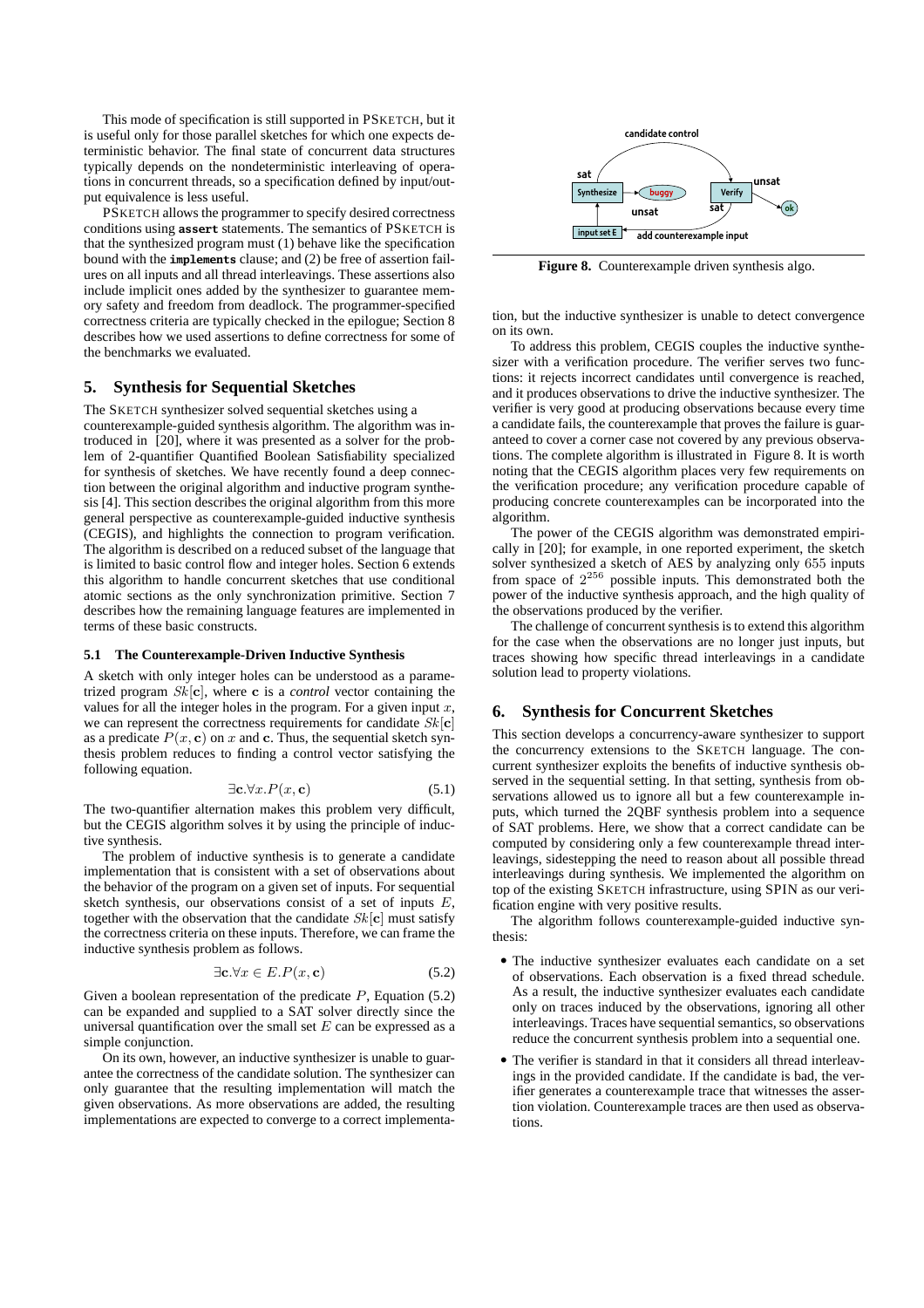The algorithm can accommodate any verifier as long as it produces a bounded counterexample. The correctness guarantees of the system will be those which the verifier can decide. However, the inductive synthesizer can only eliminate candidates based on violation of safety properties on a trace. Therefore, we require that any liveness properties be approximated as safety properties which must hold after a bounded number of steps. For example, the synthesizer enforces termination by requiring that candidates terminate after a bounded number of steps for the bounded inputs it considers.

The algorithm outlined above is relatively straightforward. The challenge is how to turn a trace into a valid observation; that is, how to make it applicable to all candidates. Compared to inputs, which act as observations in the sequential setting, traces do not lend themselves directly to that role: while a counterexample input produced on one candidate is applicable to other candidates, a trace is specific to a candidate and thus incompatible with others. We could, of course, arbitrarily project a trace onto another candidate, but we want *good* observations. An observation is good if it prunes away many bad candidates, by exposing their violations. Since a trace exposes an (unidentified) problem detected in a candidate by a verifier, it is desirable that projected trace retains the ability to expose this problem in candidates that share the problem.

Two issues complicate projection of traces onto other candidates.

- 1. *Projection onto candidate space.* We cannot afford to project traces individually for each candidate, as there are too many candidates. Instead, we need to transform the sketch so that a given counterexample trace is projected simultaneously onto all candidates in the candidate space.
- 2. *Preservation of errors.* We know that a counterexample trace exposes an error in a candidate, but we do not know what aspects of the trace caused the error. Hence, projection cannot aim to preserve a specific fragment of a trace. Instead, it needs to preserve as much as possible under some notion of "error in the candidate.'

Let us now address the first problem, starting from first principles. To turn a trace into an observation, we need to project a trace  $t_{c_1}$  produced on a candidate program  $c_1$  onto a trace  $t_{c_2}$  valid on a candidate  $c_2$ . We denote the projection of  $t_{c_1}$  onto  $c_2$  with  $t_{c_1} \triangleright c_2$ , or  $t \triangleright c$  when the origin of t is clear from the context. We define  $t_{c_1} \triangleright c_2$  to be a single trace, rather than a set of traces. (The latter would enable preservation of more errors present in  $t_{c_1}$ , but this would come at the cost of growing the size of the observation set.)

The goal is to be able to use a set  $T_e$  of counterexample traces to find a plausible candidate *c*. A candidate is *plausible* iff trace  $t \triangleright c$ does not fail, for all traces  $t \in T$ . A trace is considered to *fail* when it encounters an assertion violation or a deadlock. This is denoted with a predicate  $fail(t)$ . Thus, we want to search for a candidate c to satisfy the following equation.

$$
\forall t \in T_e . \ \neg fail(t \triangleright c)
$$

In order to make the search efficient, we need to produce a boolean encoding of the problem above, similar to what is used in sequential synthesis [20]. The first step, is to encode the space of candidate programs as a function  $Sk[c]$  parametrized by a bitvector c, so different values of c make Sk a different candidate.

The second step is to create a new function  $Sk_t[c]$  such that

$$
Sk_t[\mathbf{c}] = t \triangleright Sk[\mathbf{c}]
$$

 $Sk_t[\mathbf{c}]$  is therefore a projection of trace t on the candidate  $Sk[\mathbf{c}]$ . With this encoding, the SAT solver is now left to solve the problem

$$
\forall t \in T_e \ . \ \neg fail(Sk_t[\mathbf{c}])
$$

Where  $fail(Sk_t[c])$  is a boolean function of c computed symbolically for each individual trace in  $T_e$ . Note that  $Sk_t[c]$  is a sequential trace, so this is the same inductive synthesis problem as in the sequential setting.

To explain how  $Sk_t[c]$  is computed symbolically from Sk and t, we need to return to the second question—how to preserve errors exposed by a trace. To simplify the presentation, let us assume that the sketch is acyclic, which implies that all candidates are acyclic. This is not a serious simplification because our inductive synthesizer explores executions of bounded length. The acyclic restriction is will simplify the explanation because each statement is executed at most once.

When projecting traces, our goal is to ensure that, whenever possible, the projected trace preserves the error exposed in the original trace. An error is that aspect of a candidate program that was responsible for an assertion violation: it could be not enough synchronization causing a race condition, or too much of it causing a deadlock, or any other "bug" allowed by the sketch. An error is an inherently vague concept, so rather than defining it directly, we define preservation of errors in terms of maximally preserving the ordering of steps in the original trace. A step is a pair  $(s, i)$ , of a statement  $s$  and the thread  $i$  which executed it.

We say that a trace  $t'$  preserves a trace  $t$  if all steps common to  $t'$  and  $t$  are executed in the same order in both traces; *i.e.* if  $s_1$  precedes  $s_2$  in t, and both  $s_1$  and  $s_2$  are present in t', then  $s_1$ precedes  $s_2$  in  $t'$ .

This notion of preservation is practically relevant if preserving step ordering indeed preserves the conditions that lead to an error. This is to be expected if preserving the order also helps preserve the dataflow relationship that led to the error in the first trace. For example, if data flowing from  $s_1$  caused an assertion failure in  $s_2$  in a candidate  $c_1$ , then if a trace for candidate  $c_2$  preserves this errorcausing dataflow, the trace should serve to eliminate candidate  $c_2$ . Preserving the order does not necessarily mean the dataflow will be preserved. For example, it is possible that executing  $s_1$  before  $s_2$  exposed an error in  $c_1$  but it does not in  $c_2$ , because something in the program  $c_2$  executed between these two steps and masked the error. However, step-ordering preservation is simple to enforce and we hypothesize that it preserves many errors. Preserving ordering of statements worked well for the errors that we manually examined.

Therefore, in general, we want  $Sk_t[c]$  to be a *preserving* projection of  $t$ . However, it is not always possible to find a preserving projection of a trace into another candidate program, as the following example illustrates.

```
bool c = ??;
thrd1: { sa; if (c) wait; s1; if (!c) signal }
thrd2: { sb; if (!c) wait; s2; if (c) signal }
```
This sketch corresponds to two candidate programs, selected based on the value of c:

```
c_t: thrd1: { sa; wait; s1; } thrd2: { sb; s2; signal; }
c_f: thrd1: { sa; s1; signal; } thrd2: { sb; wait; s2; }
```
All traces for  $c_t$  execute  $s_2$  before  $s_1$ . However, none of these traces can be projected onto  $c_f$  in a preserving manner because all traces for  $c_f$  execute  $s_1$  before  $s_2$ .

In these situations where a preserving projection is not possible, we require that  $Sk_t[c]$  be a preserving projection of the longest prefix of  $t$  for which such a projection is possible. For example, if the trace  $t_t$  for  $c_t$  is  $(2, sb), (1, sa), (2, s2), (2, signal), (1, wait), (1, s1),$ then the encoder can not produce a complete preserving projection into  $c_f$ . Thus,  $Sk_{t_t}[0] = (2, sb), (1, sa)$ , a projection of the longest prefix of  $t_t$  for which a preserving projection is possible.

The algorithm that produces  $Sk_t[c]$  from Sk and t is relatively simple. As a first step, it performs if-conversion [1] on the sketch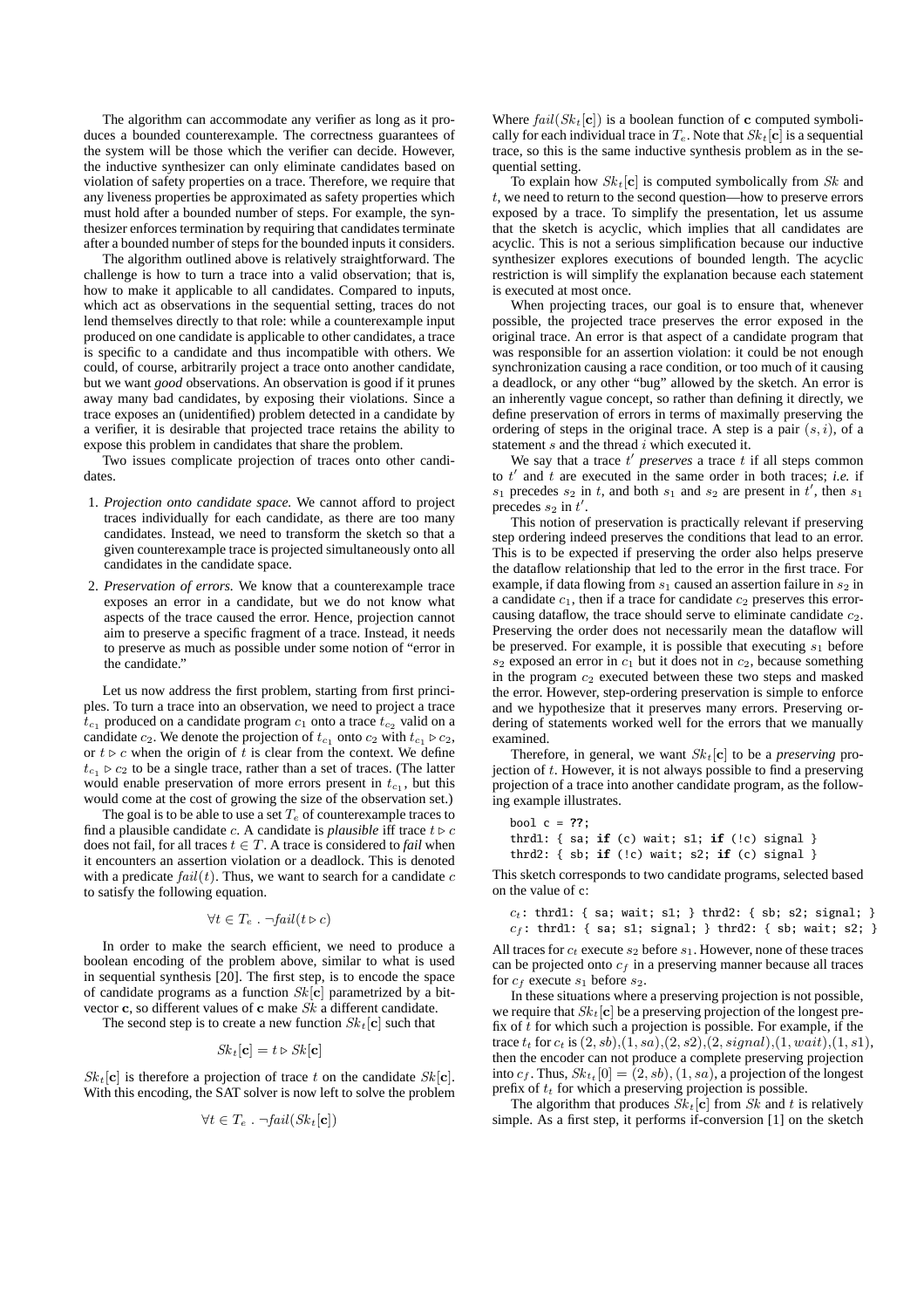Sk to turn it into a sequence of predicated atomic statements (either atomic blocks, or simple assignments). An interesting property of this representation is that any candidate implementation  $Sk[c]$ derived from the sketch will contain a subset of the statements present in Sk.

In the second step, the algorithm produces a version of the sketch  $S_k^i$  for each thread i in the trace. The  $n^{th}$  statement of  $S_k^i$ ,  $s_n^i$  is derived from the  $n^{th}$  statement of Sk by renaming all local variables to have thread-unique names. This guarantees that local variables will behave as expected when we interleave statements from different threads.

The next step is to interleave the sequences of statements corresponding to the different threads into a single sequence of statements. To do this, the algorithm sorts all the statements  $s_n^i$  according to the partial order imposed by both the thread and the sequential threading; namely: (i) If step  $(s_i, n)$  precedes  $(s_i, m)$  in the trace, then  $s_n^i < s_m^j$ . (ii) If  $i = j \wedge n < m$  then  $s_n^i < s_m^j$ . (iii) If the trace t exposes a deadlock involving a set of steps  $D = (s_j, m) \dots$ then if  $s_m^j$  corresponds to a step in the deadlock set, and  $s_n^i$  does not, then  $s_n^i < s_m^j$ .

The last constraint is there for technical reasons, to make it easier for us to both do deadlock detection and rule out suffixes of traces which can not be made into a preserving projection. The final step in producing  $Sk_t$  is to take the sequence of guarded statements form the previous step, and replace all conditional atomics **atomic**(c) s with a conditional like the one shown below.

```
if(c)
   s;
else
   if(some other thread can make progress)
      return OK;
   else
      assert 0 : ''deadlock'';
```
The resulting encoding  $Sk_t$  represents the preserving projection of the trace  $t$  onto all the candidates in the space. Moreover,  $fail(Sk_t[c])$  can be represented as a boolean function of c, which allows us to solve the inductive synthesis problem efficiently with a SAT solver. Section 8 will describe our empirical evaluation of the method, but before that, we must describe how the synthesizer handles the high-level sketching constructs.

## **7. Translating Sketching Constructs**

In the last two sections, we described how the synthesizer completes sketches containing only integer holes. In this section, we describe how the new high-level sketching constructs are implemented by showing their translation to simple code fragments with integer holes.

#### **7.1 Regular Expression Generators**

The translation of RE-generators depends on whether the REgenerator is an l-value or r-value. In both cases, we will use the following terminology. Assume that the RE-generator  $r$  describes a set  $S(r)$  of k syntactically valid strings, denoted  $s_1, \ldots, s_k$ .

Translating an r-value RE-generator is straightforward. This translation requires  $\lg k$  bits of primitive holes.

```
translateRvalueGen (r) =
  switch (??) {
      case 1: return s1;
      ...
      case k: return s_k;
  }
```
The translation of an l-value RE-generator  $r$  that appears in the statement  $r=e$  is much like the r-value RE-generator translation, except that each statement in the **switch** block is a choice of assignments from  $e$  to  $s_i$ .

## **7.2 Reorder Statement**

A **reorder** block with a set S of k statements  $s_0, \ldots, s_{k-1}$  represents k! possible candidate programs; so the synthesizer needs to encode this exponential space of possibilities in a reasonable amount of PSKETCH code. The PSKETCH synthesizer actually contains two different encodings for the reorder block, each with different tradeoffs of space and complexity.

Our first, quadratic, encoding is shown below. It uses  $k \lg k$ control bits and, after unrolling the **for** loop, will have k copies of each statement in the block, for a total of  $k^2$ .

```
translateReorder (S) =
  int[k] order = ??^kassert noDuplicates in order
   for (i=0 to k - 1)
      switch (order[i]) {
         case 1: S1
         ...
         case k: S_k}
```
Notice that the assert forces the synthesizer to consider only semantically legal values of the array order (permutations of  $1 \dots k$ ), which is initialized with  $k$  primitive holes.

The second encoding actually requires exponential space, but for many sketches, it has proven to be significantly more efficient than the quadratic one. The basic idea is as follows. Suppose that we start with a list of m statements  $s_0$ ; . . . ;  $s_{m-1}$ , and we want to insert a statement  $s_m$  somewhere in the list. We can encode this easily in 2\*m+1 statements.

i=??;  
\n
$$
\text{if}(i=0) \{ s_m; \} s_0; \quad \text{if}(i=1) \{ s_m; \} s_1; \quad \dots \quad \text{if}(i=m-1) \{ s_m; \} s_{m-1}; \quad \text{if}(i=m) s_m; \quad \dots \quad \text{if}(i=m) s_m;
$$

We can apply this construction recursively to build a representation of the **reorder**. To do this, we start with  $s<sub>0</sub>$ , and we use the construction above to add  $s_1$  before or after it. Then, we repeat the process to insert  $s_2$  into the resulting sequence; the same process is repeated to insert each subsequent statement. The resulting representation will have  $2^i$  copies of  $s_i$ , and will require on the order of  $n^2$  control bits.

Surprisingly, for many benchmarks this encoding is much better than the quadratic one, both in terms of speed *and* size. There are several reasons for this. First, in most of our benchmarks, the number of statements in the reorder blocks are relatively small. Moreover, our reorder blocks often contain statements of drastically different sizes; blocks with only a couple of very expensive statements can be encoded more efficiently with the exponential encoding. For example, if a reorder block has two expensive statements and three inexpensive ones, the quadratic encoding will require 10 expensive statements and 15 cheap ones. With the exponential encoding, we can encode this block with 3 expensive statements and 28 cheap ones, as long as we add them in the right order. Thus, if the expensive statements are more than twice as expensive as the cheap ones, the exponential encoding will be more efficient.

## **8. Evaluation**

This section presents our evaluation of the desugaring of the PS-KETCH language shown above, the new PSKETCH language introduced in Section 4, and our CEGIS algorithm from Section 6.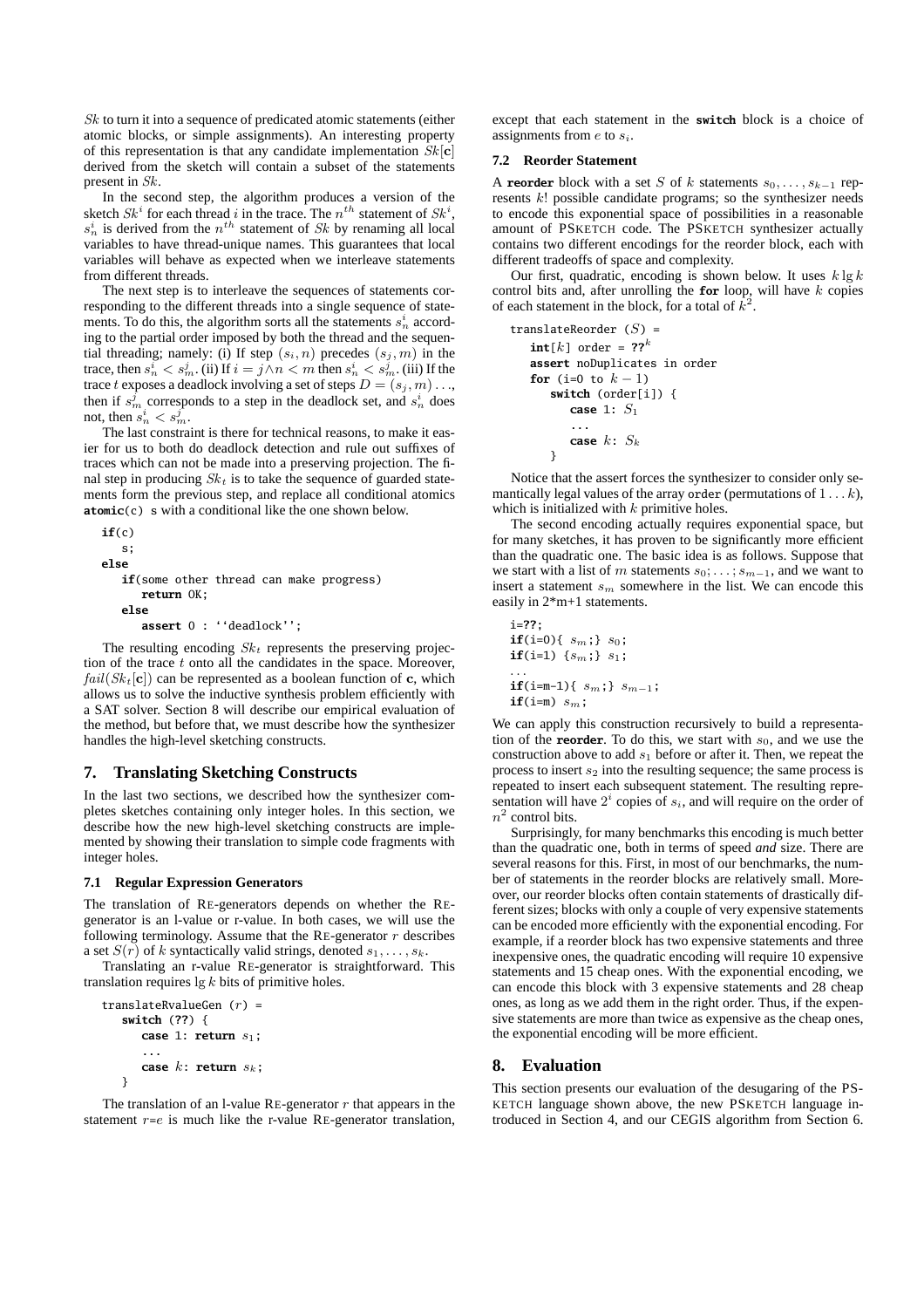Specifically, we evaluate the performance of our PSKETCH compiler and the expressiveness of the PSKETCH language on a suite of benchmarks. The benchmarks were chosen because they are complex to implement, due to subtle issues caused by concurrency. Our performance results are encouraging:

- PSKETCH successfully searched spaces of about  $10^8$  syntactically unique candidates in under an hour, consuming less than 500 MiB of memory.
- Our CEGIS algorithm required only a few observations (meaning only a few calls to the verifier) to resolve a sketch, or determine that it could not be resolved. In our benchmarks, PS-KETCH required 10 iterations to find a correct implementation from a space of about  $10^8$  possibilities. PSKETCH was also able to show after only 7 observations that one of our benchmark sketches could not be resolved.

The expressiveness of the PSKETCH language is harder to evaluate, but we show example sketches of our benchmarks below and argue that they capture the insight behind a solution, with a minimum of unnecessary detail. For example, we were able to sketch and synthesize a previously-unknown-to-us Dequeue() method of a lock-free queue. These results indicate that parallel programmers might find PSKETCH useful.

We begin this section by introducing our hypotheses about the PSKETCH system. Next, we present the benchmarks we used to teste these hypotheses, showing some of our example sketches. We then report PSKETCH's performance across our test suite, and discuss the results. Finally, we summarize the limitations we encountered in the PSKETCH synthesizer.

## **8.1 Hypotheses**

We wish to evaluate the following hypotheses.

*Synthesis scales well with the size of the candidate program space*. This scalability is the key to the sketching approach: it enables programmers to write sketches with less mundane or subtle detail, leaving its completion to the synthesizer. We test this hypothesis by measuring the time for PSKETCH to resolve sketches that encode increasingly large candidate spaces.

*Our encoding of the observations made from failed candidates captures useful information about the cause of failure*. This appraises the projection strategy we use to encode information from the traces in the inductive synthesizer. The number of observations required to resolve a sketch (or show that it cannot be resolved) can measure the strategy 's effectiveness. Fewer observations suggest that the encoding is capturing more useful information from each trace.

*The* PSKETCH *language is expressive for this domain*. We do not attempt to measure this quantitatively; instead, we show how we expressed the insights behind our benchmarks using PSKETCH.

#### **8.2 Benchmarks**

Our benchmarks are intended to represent various sketching scenarios across different problems. These sketches were chosen as exemplars; we have sketched other data structures that we omit here, including a doubly-linked list and full version of the lazy listbased set described below. Table 8.2 summarizes the more detailed descriptions of the benchmarks that follow.

## **8.2.1 Lock-free queue**

The first version of this queue, queueE1, contains a sketch of a restricted version of the Enqueue() method discussed in Section 1. It is restricted in that its candidate space is smaller than the Enqueue() sketch from Section 1. The second version, queueE2, has the full Enqueue() sketch shown in Section 1.

| Sketch   | Description                                  |                 |
|----------|----------------------------------------------|-----------------|
| queueE1  | Lock-free queue: restricted Enqueue()        |                 |
| queueE2  | Lock-free queue, full Enqueue()              | $10^{6}$        |
| queueDE1 | queueE1, plus sketched Dequeue()             | $10^{3}$        |
| queueDE2 | queueE2, plus sketched Dequeue()             | $10^{8}$        |
| barrier1 | Sense-reversing barrier, restricted          | 10 <sup>4</sup> |
| barrier2 | Sense-reversing barrier, full                | $10^{7}$        |
| fineset1 | Fine-locked list, restricted find() method   | 10 <sup>4</sup> |
| fineset2 | Fine-locked list, full find()                | $10^{7}$        |
| lazyset  | Lazy list, singly-locked remove()            | $10^3$          |
| dinphilo | Approximation of dining philosophers problem | $10^{6}$        |

**Table 1.** Summary of benchmark sketches. C is the set of candidate programs encoded by each sketch.

For this benchmark, we also analyzed the complexity of resolving a problem where multiple methods had been sketched. The Dequeue() sketch from Section 1 had too few holes to serve this purpose. Instead, one of us decided to try implementing Dequeue() with a single while loop. In a few minutes, he wrote the very simple sketch shown below. The sketch simply places in a reorder block all the statements that one could reasonably expect to be necessary for the solution. The solution times for this experiments correspond to the queueDE1 and queueDE2 benchmarks.

```
Object Dequeue() {
  QueueEntry tmp = null;
  boolean taken = 1;
  while (taken) {
    reorder {
      tmp = {| prevHead(.next)?(.next)? |};
      if (tmp == null)
        return null;
      prevHead = {| (tmp|prevHead)(.next)? |};
      if (!tmp.taken)
        taken = AtomicSwap(tmp.taken, 1);
    }
  }
 return tmp.stored;
}
```
The queue benchmarks were resolved with respect to the conjunction of the following correctness conditions:

- *Sequential consistency* [15]. If a thread A enqueues  $a_1$  and  $a_2$ , then  $a_1$  must be dequeued before  $a_2$ . Note that is a weaker condition than linearizability [12].
- *Structural integrity*. The queue is not corrupted by concurrent operations. Specifically: (1) the head and tail are not **null**;  $(2)$  prevHead.taken == 1; (3) the tail is reachable from the head; (3) tail.next ==  $null$ ; (4) there are no cycles in the queue; (5) no "untaken" nodes precede "taken" ones.

PSKETCH also enforces memory safety by default: no **null** pointers may be deferenced, and array accesses must be within bounds. It is worth noting that for queueE2 and queueDE2, we found that we had to use more than one operation per thread or more than two threads for verification in order to get solutions that generalized to more threads and more operations per thread.

## **8.2.2 Sense-reversing barrier**

Barriers allow multiple threads to synchronize at the same program point before continuing. They are difficult to implement for a couple of reasons. First, the last thread to reach the barrier must realize that it is last, then awaken the other, waiting threads. Second, barriers must prevent newly awoken threads from passing through later barrier points.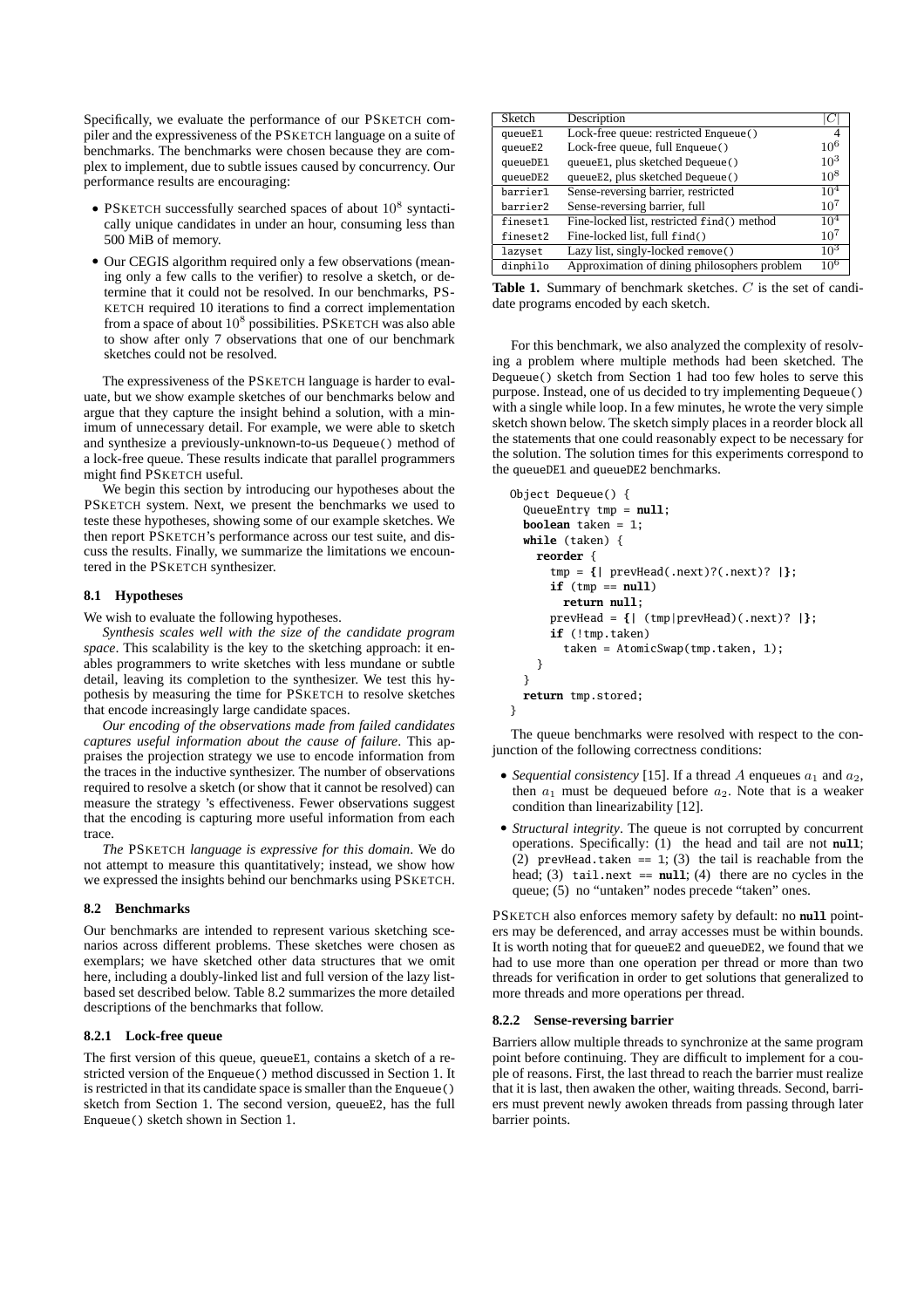An insight to solving these problem is to separate consecutive barrier points into two phases, even and odd; the phase is called the barrier's "sense," and reverses after each barrier point [10]. The barrier object keeps the global boolean sense, and each thread has a local sense. When a thread reaches a barrier point, it either waits until its local sense matches the barrier sense, or if the last thread, reverses the barrier sense, awakening the waiting threads.

However, this insight is far from an implementation. The barrier code requires subtle reasoning about interleaved threads and intermediate barrier states. We claim that the PSKETCH language is well suited to capturing the insight behind a sense-reversing barrier. Below, we sketch the barrier's next() method. The sketch encodes next() as a "soup" of operations, to be executed (or not) under some conditions on the barrier state. The synthesizer is left to find an implementation that avoids harmful races, deadlocks, and other intricate details.

We first write the fields of the Barrier: (1) sense, the current phase; (2) senses, the local senses of each thread; and (3) count, the number of threads yet to reach the barrier. We define the soup of operations comprising the insight behind next() as follows:

- 1. Update the thread's own sense of the barrier.
- 2. Atomically decrement the count of threads yet to arrive.
- 3. Under some condition, wait until the barrier sense changes to some predicate of the thread's own sense.
- 4. Under some condition, set the barrier's sense and yet-to-arrive count so as to wake up the other threads, and prepare the barrier for the next shot.

Before finishing the sketch, we define "under some condition" as a PSKETCH generator function that returns a boolean expression of its arguments:

```
boolean predicate (a, b, c, d) {
 return {| (!)? (a==b | (a|b)==?? | c | d) |};
}
```
Now, translating the operations above into a sketch is straightforward. We make them into a "soup" by placing them in a **reorder** block:

```
void next (Barrier b, Thread th) {
 boolean s = b.senses[th];
 s = predicate (0, 0, s, s);int cy = 0:
 boolean tmp = 0;
 reorder {
    // (1) Update t's local sense
   b.senses[th] = s;// (2) Decr. count of yet-to-arrive threads
   cv = AtomicReadAndDecr (b.count);
   // (3) Wake up other threads, reset barrier
   tmp = predicate (b.count, cv, s, tmp);
   if (tmp) {
     reorder {
        h count = N;
        b.sense = predicate (b.count, cv, s, s);
     }
   }
    // (4) Wait at barrier
   tmp = predicate (b.count, cv, s, tmp);
   if (tmp) {
      boolean t = predicate (0, 0, s, s);
      atomic (b.sense == t);
   }
 }
```
}

The benchmark barrier2 is the sketch shown above. The companion barrier1 is a reduced version with a smaller candidate program space. The barrier's correctness was established by a client program that ensured that threads always joined properly at each barrier point, together with the implicit deadlock check performed by PSKETCH. This client program launched  $N$  threads that reached a barrier B times. Before waiting at the  $b^{th}$  invocation of next(), each thread  $t$  set a bit reached[t][b]. After passing through the  $b^{th}$  call to next(), each thread ensured that its left neighbor  $t_l$  had also reached the  $b^{th}$  barrier by asserting reached[t-l][b].

#### **8.2.3 Finely locked, list-based set**

This data structure implements the Set data type with a sorted, singly linked list. In a highly concurrent setting, locking the entire list for each add(), remove(), and contains() operation is unacceptable. The insight behind the "finely locked" list is to maintain a sliding window of locks around the nodes being traversed during set operations, to allow concurrent modifications to disjoint areas of the list. Implementing this locking scheme, known as hand-overhand-locking [11], is difficult; the programmer must order the acquisition and release of locks while traversing the data structure, keeping in mind deadlocks and data structure corruptions due to concurrent modifications.

For this list, we sketched a method find (key) that returns cur, the node with a least key greater than or equal to key, and prev, the node greatest key less than key. The main loop of the find method was described in Section 4; the sketch left the synthesizer to decide which nodes to lock and unlock and under what conditions, and how to order these locking, unlocking, and traversal statements. It is straightforward to implement the other data structure methods using this find() helper. The benchmark fineset2 is our full sketch, and fineset1 is a reduced version of fineset2. The correctness criteria for these benchmarks were similar to those for the queue\* suite, with structural checks specific to this structure.

#### **8.2.4 Singly-locked remove() method of lazy list**

This is a problem proposed by [11]. Its basis is a lazily-updated, list-based set data structure due to [9]. The add() and remove() methods of this set are optimistic, in that they traverse the data structure without locking. Only when the list is to be modified do they check that the their view of the list is still valid. Both add() and remove() acquire two locks before modifying the list.

This problem asks whether the list's remove() method can be modified to take only one lock, instead of two (the answer is "no"). We translated this problem into a sketch for PSKETCH to solve by first removing the **lock** statements from the original remove() method. Next, we gave PSKETCH the freedom to **lock** any one of a set of nodes at any point in the body of the stripped-down remove(), and likewise for **unlock**. The correctness criteria for this sketch were the same as for the fineset\* benchmarks.

When we ran this benchmark with two threads performing both add and remove, the synthesizer returned "NO", as expected. Surprisingly, PSKETCH *was* actually able to find a solution that worked for the case where one thread performs only adds and another thread performs only removes.

## **8.2.5 Dining philosophers**

This problem has  $P$  philosophers at a circular table, with a plate of spaghetti in the center. A philosopher needs two chopsticks to eat. Each philosopher has chopsticks at his left and right, but because the table is circular, there are only  $P$  total chopsticks. The problem is to find a chopstick-acquisition policy which avoids deadlock, in which no philosopher can eat; and starvation, in which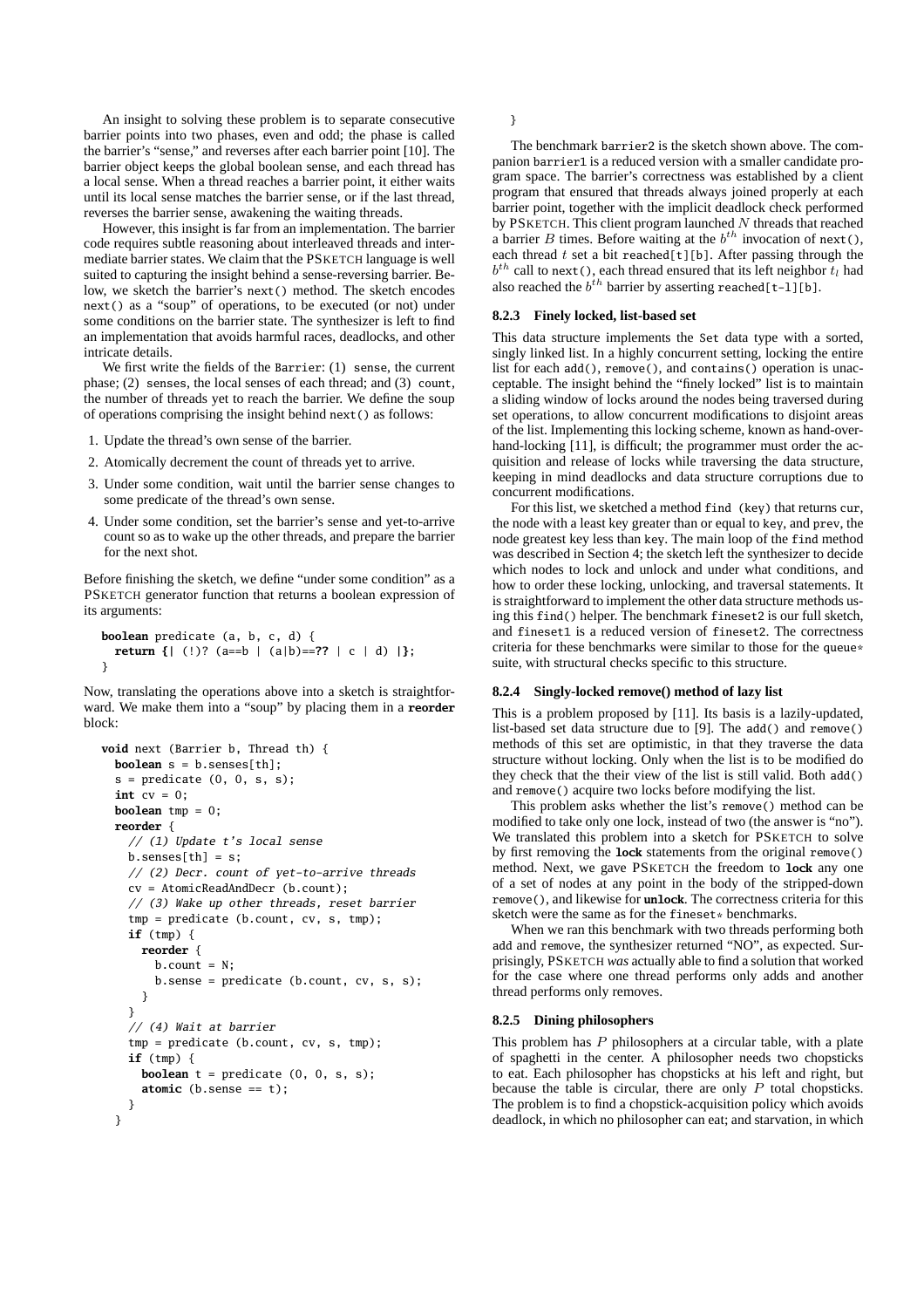particular philosophers cannot eat. Thus, we want a resource policy that satisfies the properties (1) some philosopher can always eat; and (2) every philosopher will always eventually eat.

We modeled the problem in PSKETCH as follows: there are  $P$ philosophers encoded as a **fork**(**int** p; P) block, each contending for its left and right of  $P$  locks. The philosophers attempt to eat  $T$  times, blocking if they cannot acquire their left and right chopsticks. The resource acquisition policy was sketched as an expression of  $t$ ,  $p$ ,  $P$ , which indicated whether the right or left chopstick should be acquired first. The order in which the chopsticks were released was also left unspecified. As to correctness, PSKETCH implicitly enforces property (1) above by ensuring that the execution is deadlock free. As we described earlier, we can only enforce livenes properties by approximating them as a safety property in a bounded execution. Our sketch approximates property (2) by ensuring that all philosophers are able to eat T times in the  $\ddot{P} * T$ steps of the execution. With this sketch and this correctness conditions, the synthesizer was able to produce a correct implementation of the protocol; a minor variant over the standard solution presented in textbooks [16].

## **8.3 Performance**

We tried to synthesize each benchmark for workloads with various numbers of threads and operations, and patterns of operations when possible. The particular tests of the queue\*, fineset\*, and lazyset benchmarks are labeled with the following scheme: a test named  $ed(ed|ed)$  means that first a sequential enqueue e was performed, next a sequential dequeue  $d$ , and finally two threads were forked to each perform an enqueue then dequeue  $(ed|ed)$ . The set tests use the same scheme, with  $a$  and  $r$  standing for "add" and "remove", respectively. For each test, we gathered the following data:

- *Resolvable* whether the sketch could be completed into a correct implementation.
- *Itns* the number of observations required for CEGIS to terminate.
- $S_{solve}$ ,  $V_{solve}$  for the synthesizer, the time for its SAT solver to return SAT or UNSAT; for the verifier, the time for SPIN to complete its search for a counterexample schedule.
- $S_{model}$ ,  $S_{model}$  for the synthesizer, the time to build a boolean satisfiability problem; for the verifier, the time to compile an input model into a verification program.
- *Time:Total* total elapsed time between invoking PSKETCH and it returning an answer. This time does not equal  $S_{solve}$ +  $S_{model}$ +  $V_{solve}$ +  $S_{model}$  because part of the time is spent in our compiler frontend.
- *Memory* the maximum memory used by the synthesizer, verifier, and PSKETCH. The maximum total memory includes memory used by our Java frontend.

We tested PSKETCH on a laptop with a 2 GHz Core 2 Duo processor and 2 GB of RAM, running version 2.6.20-16 of the Linux kernel. The results are tabulated in Figure 9.

The data in Figure 9 reveal a few interesting trends. First, there is an approximately linear correlation between the log of the size of the candidate space  $C$  and number of iterations before finding a solution, as observed in a sequential sketch synthesizer [20]. We have plotted log C against number of iterations in Figure 10, for selected tests. Second, neither synthesis nor verification clearly dominated the total solution time across the test suite, though verification tended to be more expensive. Third, we see that for each benchmark, changing the number of threads or the methods called on each thread had a big effect on verification times, but synthesis stayed fairly constant. A fourth trend is the large amount of time



**Figure 10.** Candidates Vs. Observations

needed to generate and compile the SPIN verifiers, which dominated the total time for several tests.

## **8.3.1 Limitations**

PSKETCH's most severe limitation is that it only guarantees correctness of synthesized programs with respect to safety properties, up to a bounded number of executed instructions. However, we believe that with future work, PSKETCH can handle liveness properties. A second limitation is that PSKETCH only returns a single correct implementation of a sketch. In many contexts, one wishes to find *all* correct solutions, then search these for an optimal one (*e.g.*, with autotuning [6]). The CEGIS algorithm can trivially produce multiple correct candidates, but future research might additionally guide its search by optimality criteria.

PSKETCH is also hampered by engineering limitations, mostly due to the delicate connection between the SPIN verifier and the SAT synthesizer. As mentioned above, for some programs we saw a large discrepancy between the time needed to verify the unsimplified models emitted by PSKETCH and hand-simplified versions of the same models. Applying traditional compiler optimizations to these models was difficult, because they threatened to upset the correlation of counterexamples between SPIN and our synthesizer. Another practical problem was the large overhead of compiling SPIN verifiers, which were C programs with up to tens of thousands of lines of code. Both problems are amenable to better engineering.

Synthesizing data structures that are correct with respect to linearizability is a future goal. Our current CEGIS algorithm can synthesize and verify data structures with respect to linearizability criteria, but it is difficult to embed these criteria in sketches. We believe that this problem can be solved with richer specifications in the PSKETCH language.

## **9. Related Work**

In previous work we have proposed sketching as a methodology for developing efficient algorithms from a low-level outline thereof. This line of work proved useful for writing bit-streaming programs [19] and was later extended to work for arbitrary finite computations [20] and unbounded stencil computations [18]. The sketching approach is related to earlier research in control inference, including foundational work on Prolog [14], as well as efforts in the field of AI for determinizing an agent's behavior via learning techniques [3]. Alternatively, transformational synthesis frameworks (*e.g.*, [8, 17]) are largely domain-specific and apply separately provided programmer insights through an interactive synthesis process.

**Synthesis of Concurrent Algorithms.** While computer-aided verification of concurrent programs has gained significant momen-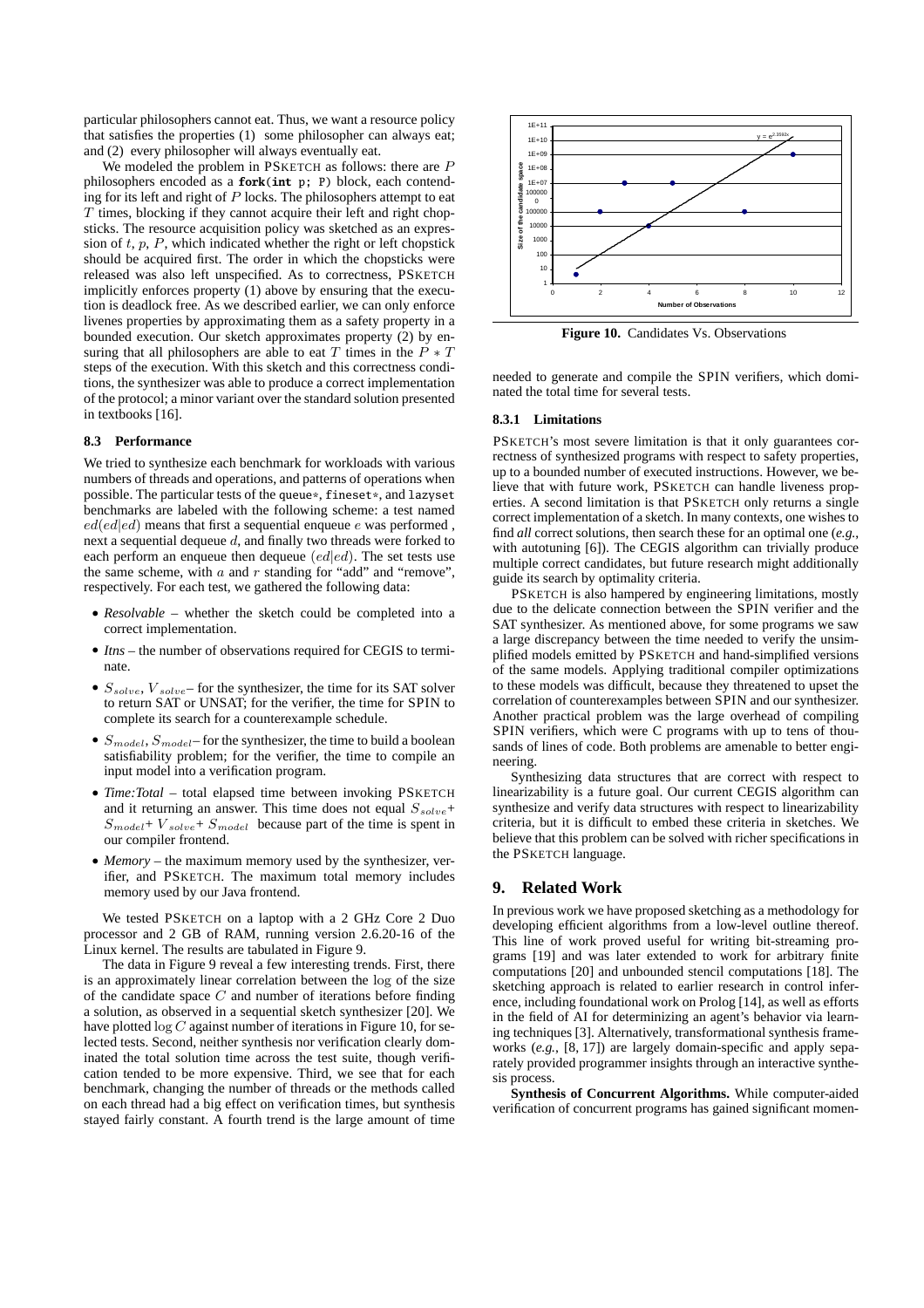|          | Test           | Resolvable     | Itns             | Time(s) |             |                         |             | Maximum Memory (MiB) |        |                     |                                     |
|----------|----------------|----------------|------------------|---------|-------------|-------------------------|-------------|----------------------|--------|---------------------|-------------------------------------|
|          |                |                |                  | Total   | $S_{solve}$ | $S_{\underline{model}}$ | $V_{solve}$ | $V_{model}$          | Total  | $\mathcal{S}_{mem}$ | $V_{m \underline{e} \underline{m}}$ |
| queueE1  | ed(eeldd)      | yes            | $\overline{1}$   | 8.79    | 0.01        | 0.04                    | 0.07        | 5.55                 | 54.41  | 13.72               | 5.13                                |
|          | ed(ed ed)      | yes            | $\mathbf{1}$     | 9.24    | 0.02        | 0.04                    | 0.86        | 6.1                  | 67.04  | 13.73               | 8.25                                |
|          | (e e e)ddd     | yes            | $\mathbf{1}$     | 13      | 0.05        | 0.12                    | 5.67        | 5.05                 | 72.81  | 17.54               | 31.69                               |
| queueDE1 | ed(eeldd)      | yes            | $\overline{4}$   | 46.97   | 2.63        | 4.76                    | 0.32        | 31.95                | 135.51 | 54.7                | 6.69                                |
|          | ed(ed ed)      | yes            | 4                | 64.18   | 5.27        | 7.98                    | 7.09        | 33.76                | 172.92 | 66.73               | 22.31                               |
| queueE2  | ed(ed ed)      | yes            | 5                | 114.7   | 16.22       | 9.93                    | 5.32        | 71.98                | 171.69 | 69.31               | 17.63                               |
|          | $(e e e)$ ddd  | yes            | 8                | 249.2   | 44.74       | 23.3                    | 104.59      | 60.98                | 213.69 | 92.64               | 114.69                              |
| queueDE2 | ed(ed ed)      | yes            | 10               | 3091.37 | 2676.07     | 147.07                  | 16.28       | 184.72               | 489.26 | 313.2               | 30.13                               |
| barrier1 | $N = 3, B = 2$ | yes            | $\overline{4}$   | 49.74   | 0.11        | 0.57                    | 37.3        | 8.07                 | 177.31 | 17.54               | 130.31                              |
|          | $N = 3, B = 3$ | yes            | 8                | 120.21  | 0.39        | 2.37                    | 97.03       | 14.69                | 398.19 | 19.85               | 331.06                              |
| barrier2 | $N = 2, B = 3$ | yes            | 9                | 66.46   | 4.375       | 13.613                  | 1.272       | 35.243               | 153.67 | 54.73               | 10.70                               |
| fineset1 | ar(ar ar)      | yes            | 2                | 130.44  | 2.5         | 4.21                    | 2.55        | 110.97               | 161.14 | 55.46               | 23.88                               |
|          | ar(ar ar ar)   | yes            | $\mathbf{1}$     | 363.89  | 0.56        | 1.03                    | 279.02      | 74.29                | 249    | 29.03               | 169.38                              |
|          | ar(a r a r)    | yes            | $\mathbf{1}$     | 196.52  | 0.73        | 1.25                    | 112.02      | 73.86                | 153.56 | 29.17               | 73.88                               |
|          | ar(arar arar)  | yes            | $\mathbf{1}$     | 165.43  | 0.66        | 1.26                    | 80.02       | 73.85                | 259.25 | 29.14               | 136.38                              |
|          | ar(aaaa rrrr)  | yes            | $\overline{c}$   | 225.54  | 8.63        | 12.94                   | 74.12       | 111.07               | 345.62 | 156.81              | 145.75                              |
| fineset2 | ar(ar ar)      | yes            | 3                | 281.46  | 13.41       | 15.17                   | 4.03        | 229.24               | 260.14 | 123.77              | 34.81                               |
|          | ar(ar ar ar)   | yes            | 3                | 795.19  | 12.95       | 20.58                   | 509.59      | 232.38               | 376.63 | 149.32              | 233.44                              |
|          | ar(a r a r)    | yes            | 2                | 384.83  | 11.57       | 13.7                    | 170.42      | 171.1                | 325.26 | 169.07              | 95.75                               |
|          | ar(arar arar)  | yes            | $\boldsymbol{2}$ | 299.97  | 4.85        | 6.33                    | 99.82       | 174.01               | 346.56 | 75.68               | 212.94                              |
|          | ar(aaaa rrrr)  | yes            | 3                | 468.7   | 40.86       | 46.3                    | 107.69      | 228.61               | 563.1  | 287.41              | 227                                 |
| lazyset  | ar(aa rr)      | yes            | 12               | 179.17  | 5.32        | 16.6                    | 11.43       | 107.4                | 294.03 | 54.28               | 11.38                               |
|          | ar(ar ar)      | N <sub>O</sub> | 7                | 100.24  | 1.88        | 5.41                    | 2.51        | 66.49                | 246.81 | 41.87               | 9.81                                |
| dinphilo | $N = 3, T = 5$ | yes            | 4                | 34.03   | 4.34        | 4.39                    | 6.22        | 12.61                | 194.08 | 114.33              | 19.19                               |
|          | $N = 4, T = 3$ | yes            | 3                | 54.46   | 1.96        | 2.23                    | 36.11       | 9.93                 | 158.69 | 53.15               | 78.75                               |
|          | $N = 5, T = 3$ | yes            | 3                | 745.94  | 3.06        | 2.99                    | 724.5       | 10.2                 | 1419.5 | 83.98               | 1340.31                             |

**Figure 9.** Performance results.

tum in recent years, the automated *synthesis* of concurrent algorithms is a relatively new research direction, and most of the previous work in the field is designed for synthesis within in a specific domain of algorithms (*e.g.*, [5]). Notable in this context is the recent work on synthesis of concurrent garbage collectors by Vechev *et al.*. In an earlier work [23] the authors apply an automated transformational-style space exploration to derive provably correct variants from a basic (correct) concurrent GC implementation. In a more recent work [24] an exhaustive exploration procedure is applied to a space of implementationstion variants with varying degrees of atomicity and instruction reordering, and combined with effective pruning of vacuously incorrect implementation sub-spaces. In this approach the authors deploy a separate verification procedure based on the SPIN model checker [13] to check the absence of concurrency bugs in each of the generated candidate implmenetations. Their framework, unlike ours, is capable of verifying concurrent implementations that manipulate arbitrary unbounded data structures, thanks to the use of abstraction in the verification procedure. This, however, is not an inherent limitation of our approach and the use of abstraction-capable verifiers is a work in progress. Also, the generation method used in their approach heavily depends on tailored semantic rules to prune the search space effectively, and is restricted to a predefined set of concurrency-related transformations and synchronization primitives. In contrast, our synthesizer applies generic transformations to reduce the problem into its 2QBF representation and delegates the effort of conducting an effective search to an efficient, general purpose SAT-based solver.

**Verification of Concurrent Data Structures.** Particular concurrent data structures are often checked for correctness using automated provers. Examples include the verification of a prominent wait-free concurrent set implementation [9, 22]. Such efforts often rely on massive proof scripts and associated domain-specific logic (*e.g.*, in PVS or some other proof system) that need to be written per verification task. In contrast, our framework can be used to synthesis *and* automatically verify arbitrary concurrent implementations with only few assumptions about the underlying execution model. CheckFence [7] is a tool that can find subtle concurrency bugs occurring under various memory consistency models and generates a counter example that can be used to infer the apporpriate fix (*i.e.*, adding memory fences to enforce consistency). Similar to our approach, checking an imperative concurrent program is reduced to a SAT problem, and as such bears similar limitations. It is different from ours in the way that imperative programs are encoded into Boolean circuits. In recent work [2], verifying linearizability of concurrent heap-manipulating algorithms was done using 3-valued logic abstraction. Here, an abstract interpreter (TVLA) was applied to capture the (finite) differences between states exhibited by two implementations of the same data structure, and to verify their unification at linearization points. Although sound and highly expressive, this framework requires apriori knowledge of the linearization points in a concurrent implementation, and is known to have inherent scalability problems due to the size of the abstract domain that is being used.